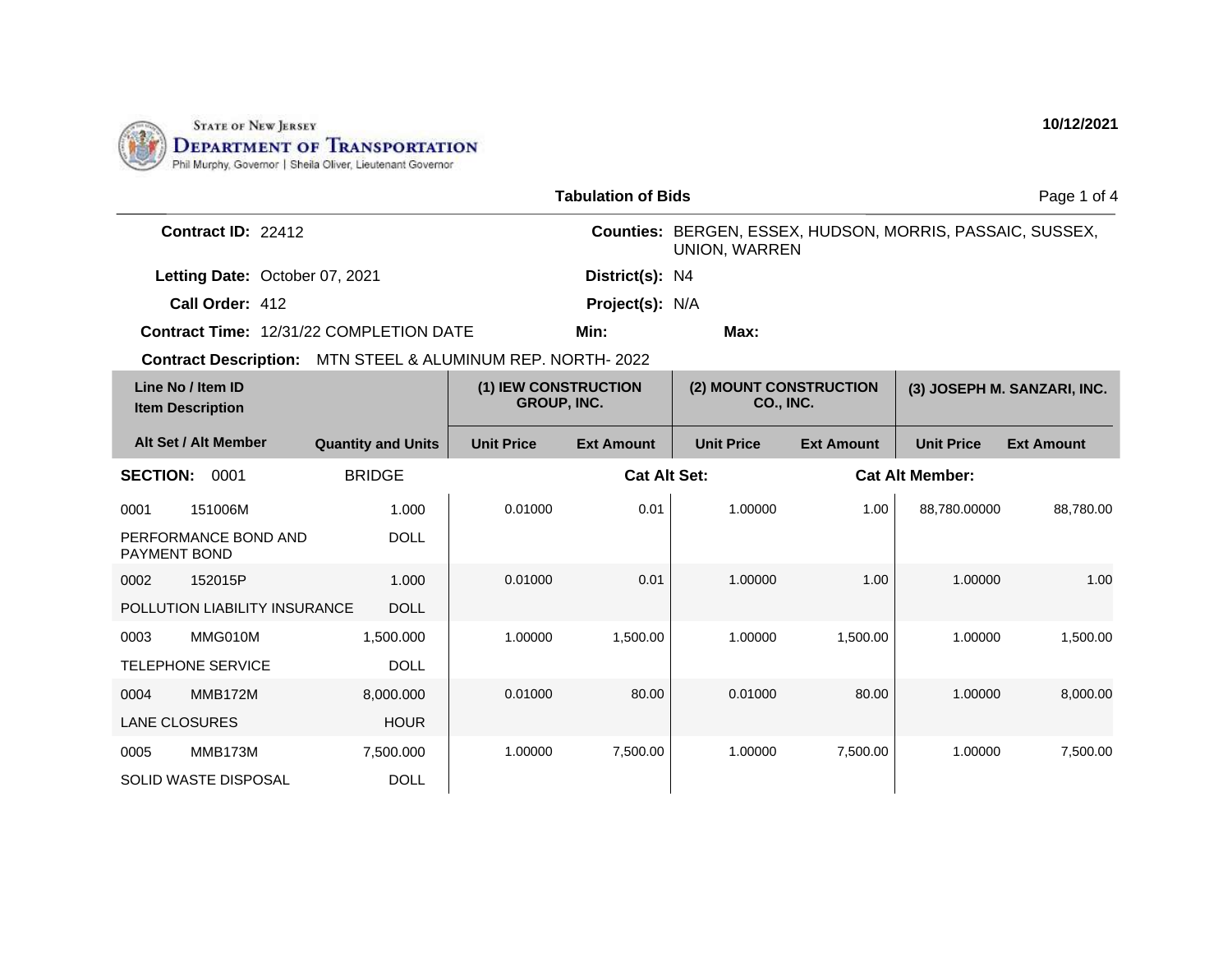

|                                                             |                           |                                            | <b>Tabulation of Bids</b> |                                                                                   |                        |                             | Page 2 of 4       |
|-------------------------------------------------------------|---------------------------|--------------------------------------------|---------------------------|-----------------------------------------------------------------------------------|------------------------|-----------------------------|-------------------|
| Contract ID: 22412                                          |                           |                                            |                           | Counties: BERGEN, ESSEX, HUDSON, MORRIS, PASSAIC, SUSSEX,<br><b>UNION, WARREN</b> |                        |                             |                   |
| Letting Date: October 07, 2021                              | District(s): N4           |                                            |                           |                                                                                   |                        |                             |                   |
| Call Order: 412                                             |                           | Project(s): N/A                            |                           |                                                                                   |                        |                             |                   |
| <b>Contract Time: 12/31/22 COMPLETION DATE</b>              |                           |                                            | Min:                      | Max:                                                                              |                        |                             |                   |
| Contract Description: MTN STEEL & ALUMINUM REP. NORTH- 2022 |                           |                                            |                           |                                                                                   |                        |                             |                   |
| Line No / Item ID<br><b>Item Description</b>                |                           | (1) IEW CONSTRUCTION<br><b>GROUP, INC.</b> |                           | (2) MOUNT CONSTRUCTION<br><b>CO., INC.</b>                                        |                        | (3) JOSEPH M. SANZARI, INC. |                   |
| Alt Set / Alt Member                                        | <b>Quantity and Units</b> | <b>Unit Price</b>                          | <b>Ext Amount</b>         | <b>Unit Price</b>                                                                 | <b>Ext Amount</b>      | <b>Unit Price</b>           | <b>Ext Amount</b> |
| <b>SECTION:</b><br>0001                                     | <b>BRIDGE</b>             |                                            | <b>Cat Alt Set:</b>       |                                                                                   | <b>Cat Alt Member:</b> |                             |                   |
| 202024M<br>0006                                             | 100.000                   | 0.01000                                    | 1.00                      | 50.00000                                                                          | 5,000.00               | 50.00000                    | 5,000.00          |
| DISPOSAL OF REGULATED<br><b>MATERIAL</b>                    | T                         |                                            |                           |                                                                                   |                        |                             |                   |
| MMG064M<br>0007                                             | 30,000.000                | 1.00000                                    | 30,000.00                 | 1.00000                                                                           | 30,000.00              | 1.00000                     | 30.000.00         |
| DISPOSAL OF REGULATED<br>MATERIAL, HAZARDOUS                | <b>DOLL</b>               |                                            |                           |                                                                                   |                        |                             |                   |
| 109006M<br>0008                                             | 3,000,000.000             | 1.00000                                    | 3,000,000.00              | 1.00000                                                                           | 3.000.000.00           | 1.00000                     | 3,000,000.00      |
| <b>FORCE ACCOUNT</b>                                        | <b>DOLL</b>               |                                            |                           |                                                                                   |                        |                             |                   |
| <b>MMB186M</b><br>0009                                      | 8,500.000                 | 408.00000                                  | 3,468,000.00              | 443.00000                                                                         | 3,765,500.00           | 616,00000                   | 5.236.000.00      |
| LABOR CREW, STEEL                                           | <b>HOUR</b>               |                                            |                           |                                                                                   |                        |                             |                   |
| <b>MMB186M</b><br>0010                                      | 6,000.000                 | 340.00000                                  | 2,040,000.00              | 354.00000                                                                         | 2,124,000.00           | 297.00000                   | 1,782,000.00      |
| LABOR CREW, WELDING                                         | <b>HOUR</b>               |                                            |                           |                                                                                   |                        |                             |                   |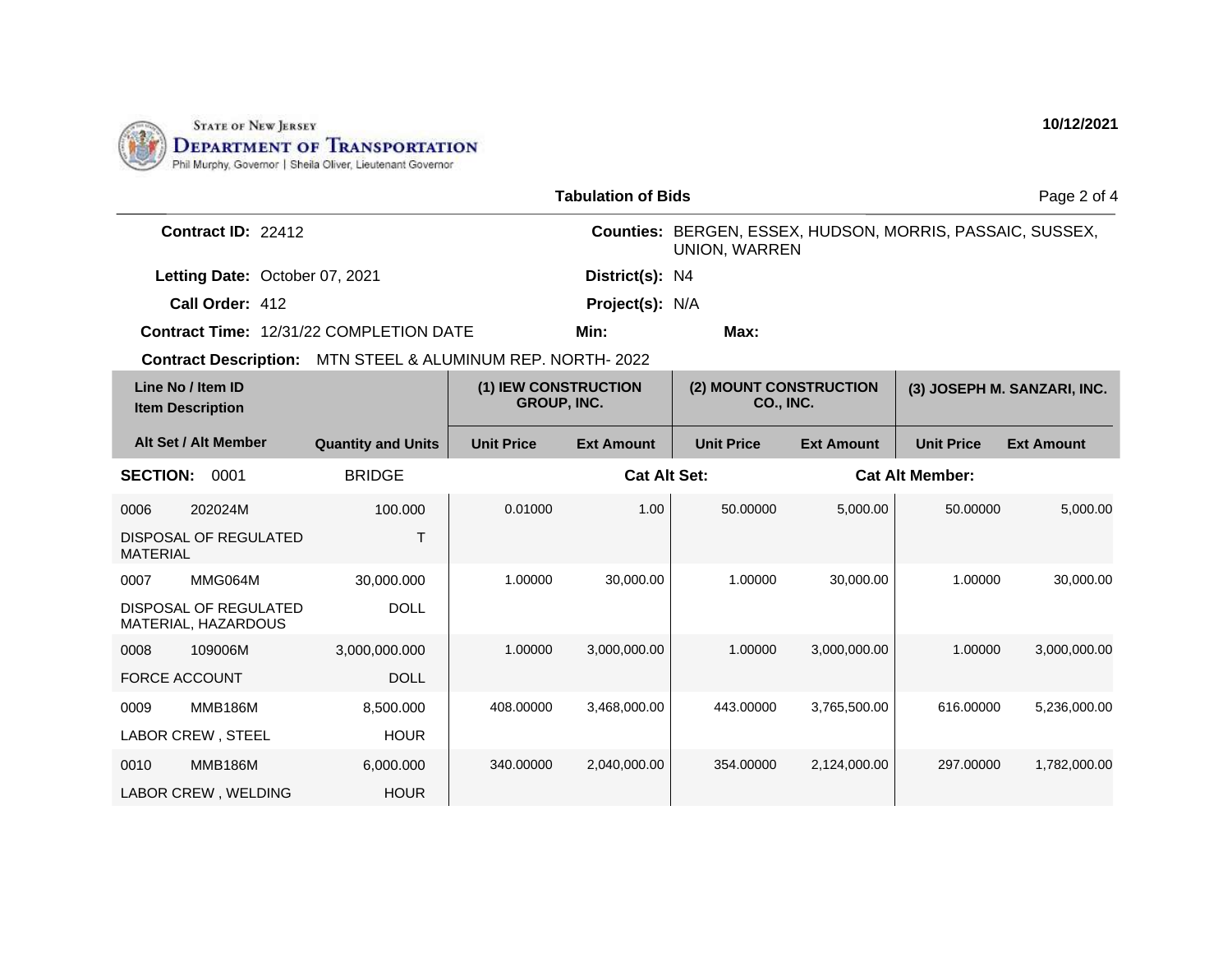

| <b>Tabulation of Bids</b>                                   |                           |                                            |                     |                                                                                   |                   | Page 3 of 4            |                   |
|-------------------------------------------------------------|---------------------------|--------------------------------------------|---------------------|-----------------------------------------------------------------------------------|-------------------|------------------------|-------------------|
| Contract ID: 22412                                          |                           |                                            |                     | Counties: BERGEN, ESSEX, HUDSON, MORRIS, PASSAIC, SUSSEX,<br><b>UNION, WARREN</b> |                   |                        |                   |
| Letting Date: October 07, 2021                              |                           |                                            | District(s): N4     |                                                                                   |                   |                        |                   |
| Call Order: 412                                             |                           |                                            | Project(s): N/A     |                                                                                   |                   |                        |                   |
| Contract Time: 12/31/22 COMPLETION DATE                     |                           |                                            | Min:                | Max:                                                                              |                   |                        |                   |
| Contract Description: MTN STEEL & ALUMINUM REP. NORTH- 2022 |                           |                                            |                     |                                                                                   |                   |                        |                   |
| Line No / Item ID<br><b>Item Description</b>                |                           | (1) IEW CONSTRUCTION<br><b>GROUP, INC.</b> |                     | (2) MOUNT CONSTRUCTION<br>(3) JOSEPH M. SANZARI, INC.<br><b>CO., INC.</b>         |                   |                        |                   |
| Alt Set / Alt Member                                        | <b>Quantity and Units</b> | <b>Unit Price</b>                          | <b>Ext Amount</b>   | <b>Unit Price</b>                                                                 | <b>Ext Amount</b> | <b>Unit Price</b>      | <b>Ext Amount</b> |
| <b>SECTION:</b><br>0001                                     | <b>BRIDGE</b>             |                                            | <b>Cat Alt Set:</b> |                                                                                   |                   | <b>Cat Alt Member:</b> |                   |
| MMG054M<br>0011                                             | 2,500.000                 | 80.00000                                   | 200,000.00          | 89.00000                                                                          | 222,500.00        | 106.00000              | 265,000.00        |
| WORKER, TYPE "A"                                            | <b>HOUR</b>               |                                            |                     |                                                                                   |                   |                        |                   |
| 0012<br>MMG057M                                             | 2,500.000                 | 170.00000                                  | 425,000.00          | 105.00000                                                                         | 262,500.00        | 121.00000              | 302,500.00        |
| WORKER, TYPE "B"                                            | <b>HOUR</b>               |                                            |                     |                                                                                   |                   |                        |                   |
| MMB092M<br>0013                                             | 100.000                   | 125.00000                                  | 12,500.00           | 125.00000                                                                         | 12,500.00         | 125.00000              | 12,500.00         |
| <b>CREW COORDINATOR</b>                                     | <b>HOUR</b>               |                                            |                     |                                                                                   |                   |                        |                   |
| MMG025M<br>0014                                             | 500,000.000               | 1.00000                                    | 500,000.00          | 1.00000                                                                           | 500,000.00        | 1.00000                | 500,000.00        |
| <b>OVERTIME DIFFERENTIAL (OD)</b>                           | <b>DOLL</b>               |                                            |                     |                                                                                   |                   |                        |                   |
| <b>Section Totals:</b>                                      |                           |                                            | \$9,684,581.02      |                                                                                   | \$9,931,082.00    |                        | \$11,238,781.00   |
|                                                             | <b>Contract Totals</b>    |                                            | \$9,684,581.02      |                                                                                   | \$9,931,082.00    |                        | \$11,238,781.00   |
| <b>Cost Plus Time Totals</b>                                |                           | \$9.684.581.02                             |                     | \$9,931,082.00                                                                    |                   | 11,238,781.00          |                   |

**10/12/2021**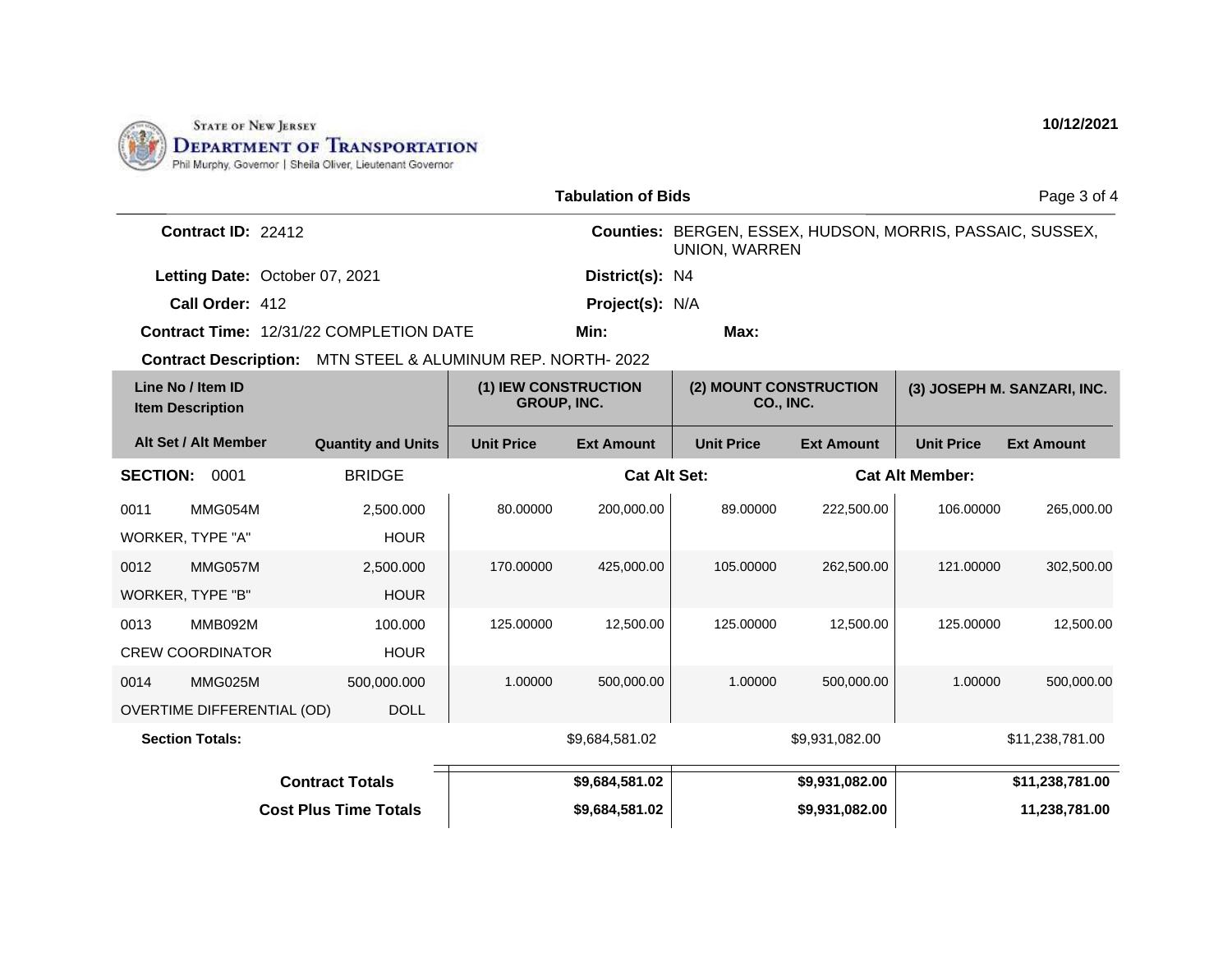

|                    |                                                                                                           | <b>Tabulation of Bids</b> |                                                                            | Page 4 of 4 |
|--------------------|-----------------------------------------------------------------------------------------------------------|---------------------------|----------------------------------------------------------------------------|-------------|
| Contract ID: 22412 |                                                                                                           |                           | Counties: BERGEN, ESSEX, HUDSON, MORRIS, PASSAIC, SUSSEX,<br>UNION, WARREN |             |
|                    | Letting Date: October 07, 2021                                                                            | District(s): N4           |                                                                            |             |
| Call Order: 412    |                                                                                                           | <b>Project(s): N/A</b>    |                                                                            |             |
|                    | <b>Contract Time: 12/31/22 COMPLETION DATE</b>                                                            | Min:                      | Max:                                                                       |             |
|                    | <b>Contract Description:</b> MTN STEEL & ALUMINUM REP. NORTH-2022<br>() indicates item is bid as Lump Sum |                           |                                                                            |             |